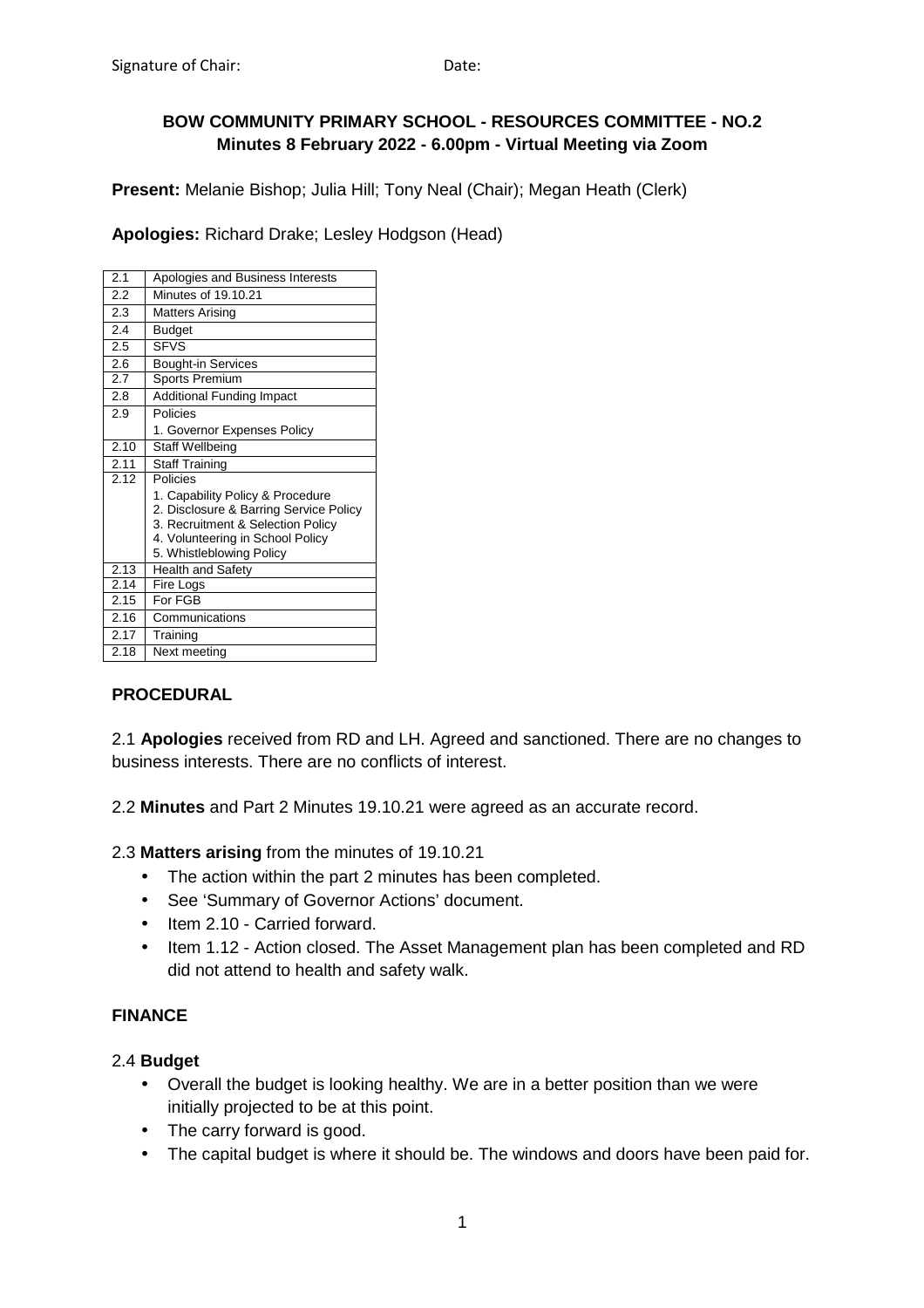- Variances have been queried with Susan Vile (SV). SV will follow these up with Suzette. These variances include: TAs; Pupil Premium; Stock; and School Improvement.
- There are significant variances with utility costs, however this is expected with the current rising energy costs.
- Governors noted how the reference numbers need correcting as they do not match in places where they should.
- Governors clarified that the additional income within the higher needs block is from the increase in SEND pupils.
- The remaining Sports Premium budget is allowed to be carried forward.
- JH is to meet with TN to begin the handover of lead finance governor.

# **ACTION: TN to highlight reference number errors to school.**

## 2.5 **SFVS**

- This is under a new format where the figures are automatically accessed. The checklist questions still needed to be answered.
- ALL governors approved the SFVS for recommendation to FGB.

# 2.6 **Bought-in Services**

- Carried forward.
- The list has not been reviewed by SV.

# **ACTION: MH to add 'bought-in services' to RES3 agenda.**

## 2.7 **Sports Premium**

- Carried forward to April.
- There is some expected budget carry forward.
- It is anticipated that swimming numbers will be lower than previous years due to COVID restrictions limiting access.

## **ACTION: MH to add 'sports premium' to RES3 agenda.**

## 2.8 **Additional Funding Impact**

- Pupil Premium has been reported.
- Sports Premium will be reported in April.
- The Children in Care budget has been reviewed and governors agree it is being spent appropriately.

## 2.9 **Policies**

## 2.9.1 **Governor Expenses Policy**

- There are no changes to this policy.
- Proposed by TN. Seconded by MB. Agreed by ALL.

## **PERSONNEL**

## 2.10 **Staff Wellbeing**

• MB has not yet met with LH.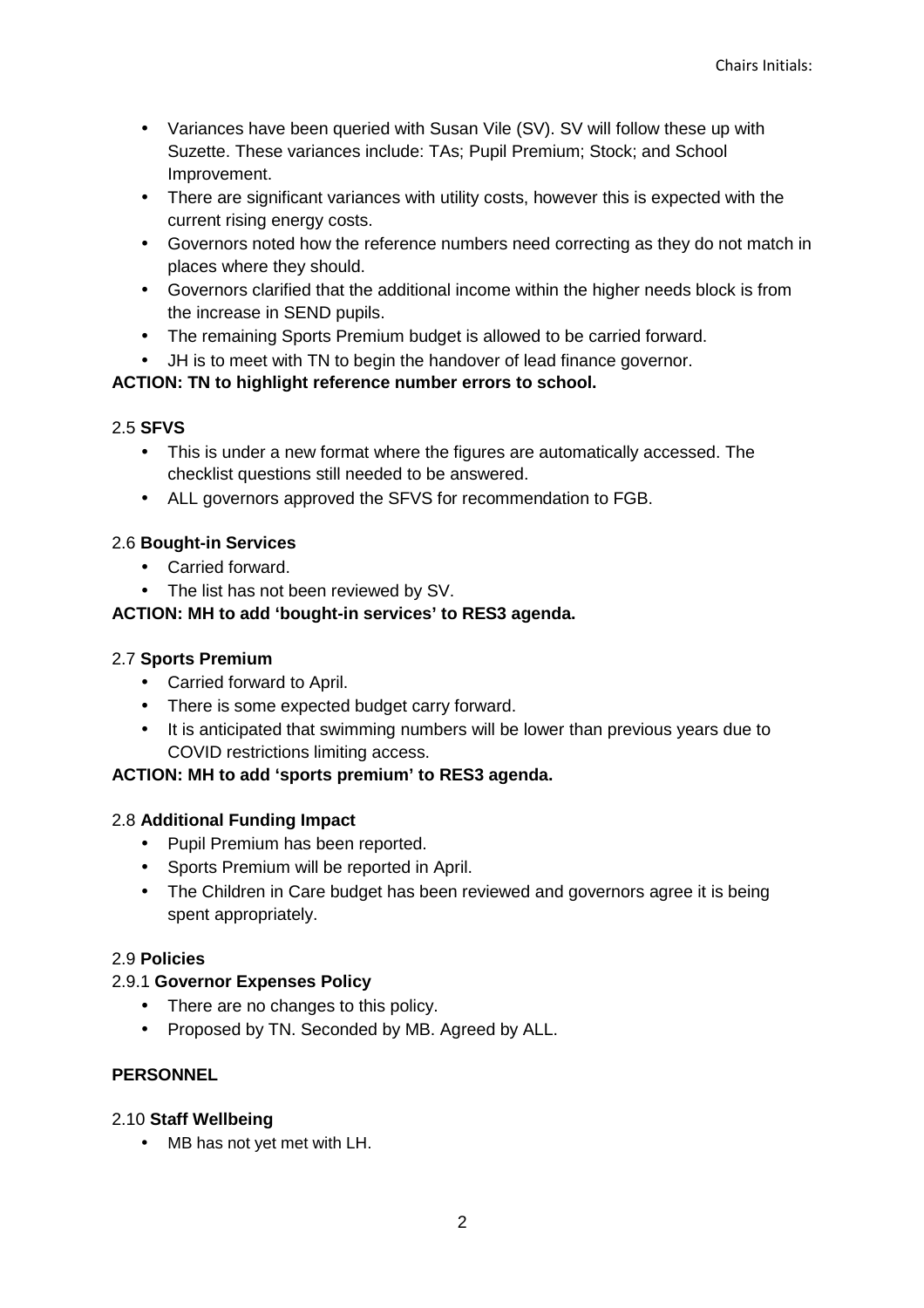- There have been no concerns raised and staff have access to lots of free courses and resources.
- There have been visitors running wellbeing sessions with pupils.
- The wellbeing ethos of looking after yourself and others has been well embedded into the school.
- The staff member on long-term absence has returned.
- MB will contact LH to review the non-COVID absence rates within the school.
- Governors discussed whether there is a formal 'wellbeing tool' available. It is not known if there is, however MB will follow this up with a wellbeing specific staff questionnaire.
- MB will follow up whether the school did sign up to the wellbeing charter.

### **ACTIONS: 1. MB to review non-COVID absence rates with LH.**

### **2. MB to find out if the school signed up to the Wellbeing Charter.**

### 2.11 **Staff Training**

- LH circulated a Staff Training Report.
- Governors stated how the list confirms that all staff have ongoing CPD, however it does not detail cost against impact.

### **ACTION: LH to circulate details of cost and impact of staff training.**

#### 2.12 **Policies**

### 2.12.1 **Capability Policy & Procedure;** 2.12.2 **Disclosure & Barring Service Policy;** 2.12.4 **Volunteering in School Policy;** 2.12.5 **Whistleblowing Policy**

• There are no changes to any of the above policies.

### 2.12.3 **Recruitment & Selection Policy**

• There is one minor change with involves casual work contracts and newly issued contracts. Governors agreed that this change does not affect us.

#### 2.12.1 **Capability Policy & Procedure;** 2.12.2 **Disclosure & Barring Service Policy;** 2.12.3 **Recruitment & Selection Policy;** 2.12.4 **Volunteering in School Policy;** 2.12.5 **Whistleblowing Policy**

• All above polices proposed by MB. Seconded by JH. Agreed by ALL.

## **PREMISES**

#### 2.13 **Health and Safety**

• This was discussed at FGB4. There is nothing further to report.

#### 2.14 **Fire Logs**

• RD is absent.

#### **ACTION: RD to update governors on Fire Log check status via email.**

## **GOVERNANCE**

#### 2.15 **For FGB**

- SFVS for approval.
- The Sports Premium carry forward.
- Approved policies.
- Budget update.